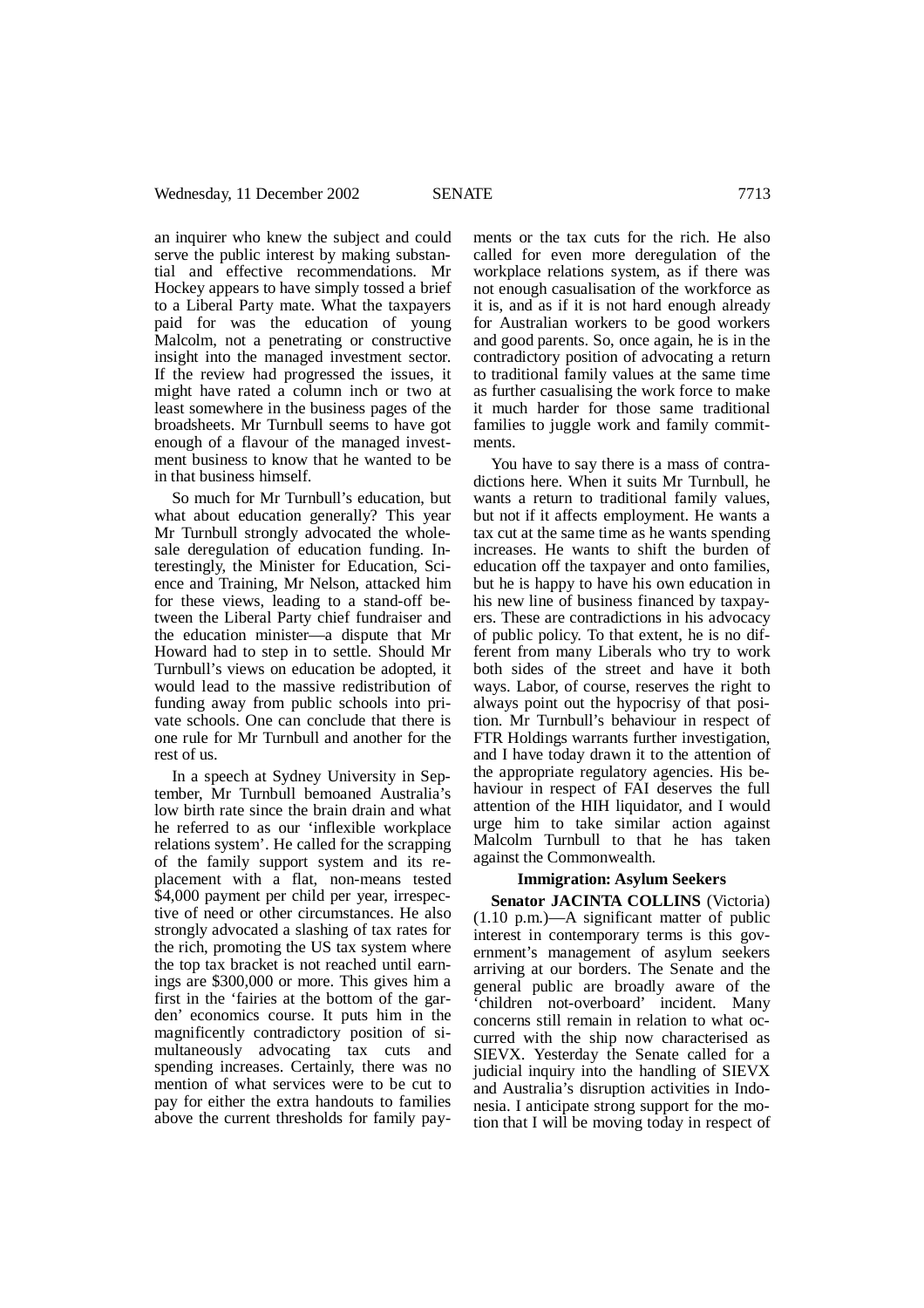the alleged people smuggler Abu Qussey, the man strongly connected to what subsequently occurred to SIEVX and the loss of more than 350 lives. But today I want to focus on the treatment of asylum seekers aboard the four SIEVs—suspected illegal entry vessels—returned to Indonesia last year. There is a recent Human Rights Watch report dealing with additional information about how some of those asylum seekers were treated. It is important that the Senate note that report and some of the information available therein.

To remind the Senate and the public of the background of matters involved here, a significant change in Australia's approach to border protection occurred in the lead-up to the last federal election. But what many people have forgotten, or had not realised, is that a fundamental change occurred in our management of asylum seekers during the caretaker period leading up to the last election, where the government summarily changed its approach to managing these suspected illegal entry vessels and started returning them to the Indonesian coastline. What we still do not know today, in many respects, is how that return was effected. Perhaps the most concerning aspect of that is in this Human Rights Watch report, where on page 40 under the heading, 'Australian interceptions at sea', we are told:

When Australia prevents vessels transporting asylum seekers from reaching its shores it engages in interception. A number of countries practice interception at sea, but Australia has set a dangerous precedent in terms of how they are conducted and resolved.

In many respects, the Australian parliament and the Australian public still do not know how they are conducted and resolved.

I have some sympathy for the defence officials and the Navy officers and personnel involved in some of these interceptions. Through this and other reports, we have heard stories of Navy personnel in tears as they dealt with some of these asylum seekers. Unfortunately, in some instances I think Navy personnel are bearing criticism for actions that may not indeed have involved Navy personnel. We still do not know precisely which Australian personnel were involved with the handling of asylum seekers on some of these ships. Some of them were other defence personnel, and I would not be surprised if some others were the personnel of other Australian agencies, such as the Australian Federal Police.

What this report does highlight are a few of the cases that, at least in the Australian parliament, we have not been able to test the veracity of. Some of those are enough to make you weep. Looking at one of those cases cited on page 41 of the Human Rights Watch report in relation to the unnecessary use of force aboard SIEV5, we see that the families who were on HMAS *Warramunga* told the Human Rights Watch how they were forcibly put back on the fishing vessel after the Australians had taken them to the edge of Indonesian waters. This practice itself is questioned, but then there is the matter of how it was undertaken—for instance, one man was beaten until he was unconscious. The report quotes one woman as saying:

"We tried to put our babies at the soldier's feet and begged them to have mercy on the children: 'Where are the rights of the children?' I asked in Persian, and a man translated that question for me." When they saw that their pleas were having no effect, her husband moved forward to try to pick up his child, but his sudden movement alarmed the soldiers, who pinned him down on his back on the floor. The baby was left clinging to his chest.

The report further quoted this woman as saying:

They had iron military badges on their shoulders, and one man touched it with his stick to show the electric sparks. Then they beat the sides and ribs of my husband with the electric sticks until he was unconscious. He was hit at least four times. The baby held onto his neck throughout this beating. I thought he had died, and when they moved away from his motionless body I rushed forward to rescue the baby.

**Senator Brandis**—You know that has been denied by the military, don't you, Senator Collins?

**Senator JACINTA COLLINS**—Senator Brandis, I am glad that you are happy to have this interchange.

**Senator Brandis**—You ought to show a bit more loyalty to Australian service per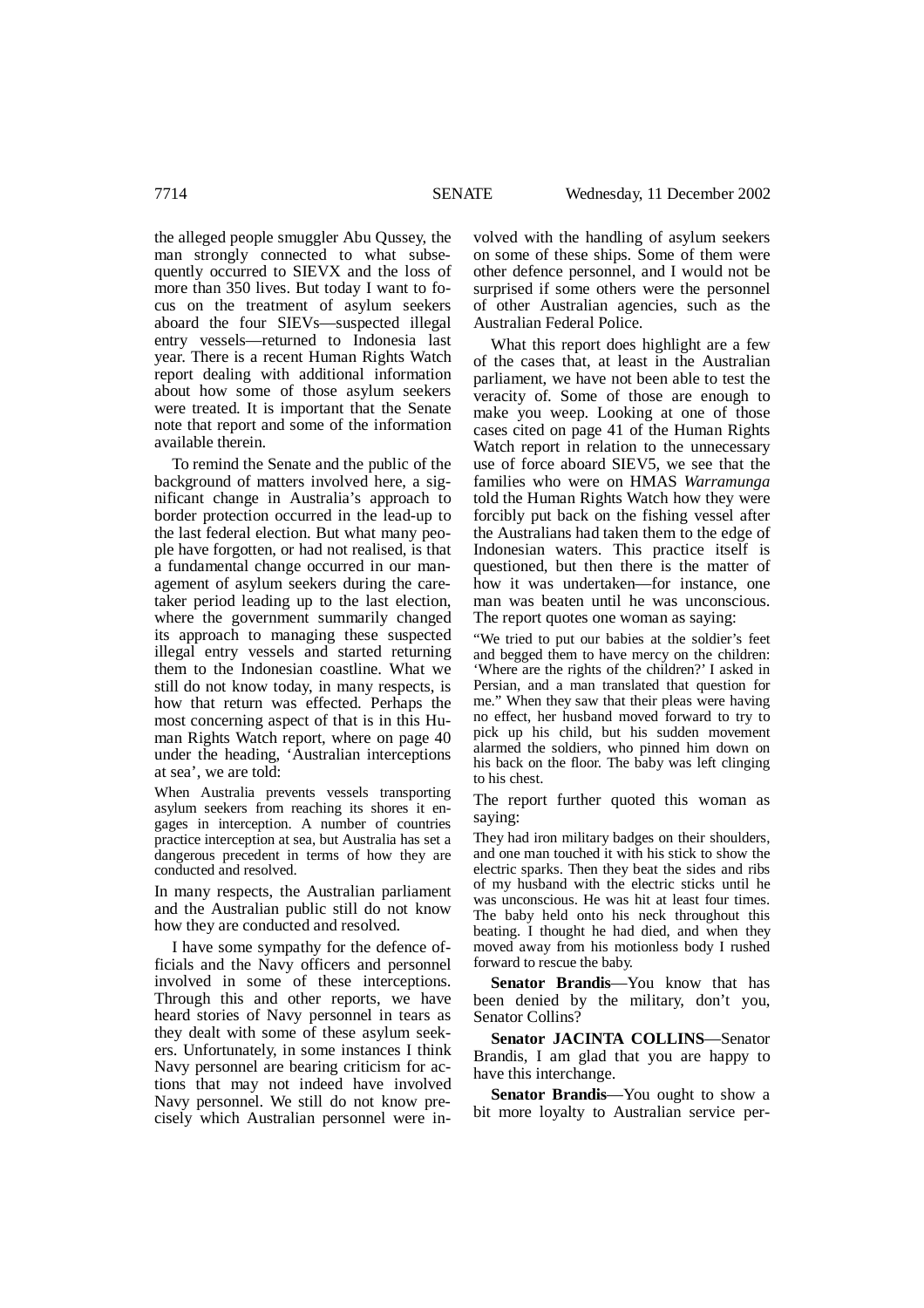sonnel and not uncritically accept what the refugees say.

**Senator JACINTA COLLINS**—I will refer to anybody, and, in fact, I invite Senator Brandis to make a contribution following my own.

**The ACTING DEPUTY PRESIDENT (Senator Lightfoot)**—Senator Collins should be heard in silence.

**Senator JACINTA COLLINS**—I will invite anybody to assess the Australian government's response to some of these claims, and I am simply referring to claims at this stage, Senator Brandis.

**Senator Brandis**—I notice you did not mention the denials by the people in queues.

**The ACTING DEPUTY PRESI-DENT**—Senator Collins should be heard in silence, Senator Brandis.

**Senator JACINTA COLLINS**—With respect to these claims, the main concern I have, and the point I made earlier, is our inability to test the veracity of these claims. This is my problem and this is one of my frustrations with much of the material that we dealt with during the 'children overboard' inquiry. But let me move on to some of the other reports and claims. Again, I will not pretend: they are simply reports and claims.

**Senator Brandis**—Make sure you mention the denials this time.

**Senator JACINTA COLLINS**—I would like to remind the Senate of a *Four Corners* program where the next concern raised by this Human Rights Watch report, although not actually covered in this Human Rights Watch report, was in relation to the return of SIEV7. The *Four Corners* investigation, broadcast on 15 April this year, deals with how SIEV7 was returned. In appears that the ship was taken by a large Navy vessel to Indonesian waters and perhaps closer to the coast. The ship then retreated and left a vessel, which was marginally seaworthy, to become beached 400 metres from shore. This occurred in the middle of the night. The asylum seekers on this ship claim that, in the middle of the night, their ship started breaking up. They had no choice. They could not remain beached 400 metres from the shore. They had to make their way to the coast. In the middle of the night, they had to carry people who could not swim and women and children through chest or higher depth water, by the sounds of it, to the coast.

What is claimed—and there are three individuals actually named, and I would perhaps like to name them now in my comments—is that three people simply disappeared. The three people have never been seen again. The *Four Corners* program in April this year reported that no-one saw Hussein Yahia, Thamer Hussein and, the third man, Haithem Dawood. We do not know if they drowned. When I relay this claim to other colleagues, the comment I get back is, 'When we returned these ships, did that not involve any appropriate way of getting them to the coast?' And I say, 'From this story, it appears not.' They say, 'Why, if we are going to return these people are we not guaranteeing that their return is conducted safely?' We do not know the answer to this.

When we look at the preliminary report released earlier than the Human Rights Watch report, one of the criticisms is the manner in which the closure of our coastal border took place, involving, for instance, the detention of men, women and children in 'cruel, inhuman and degrading' conditions on board fishing vessels and the abandonment of dangerously overloaded boats in the open seas rather than their delivery to a 'place of safety'. This is probably one of the significant differences between the Australian Labor Party's policy on asylum seekers and border protection and the way in which the government has conducted this.

**Senator Brandis**—Do you believe this Senator Collins?

**Senator JACINTA COLLINS**—I have suspended my disbelief on this, Senator Brandis, until we can actually see some facts.

**Senator Brandis**—That is what the 'children overboard' inquiry was about.

**The ACTING DEPUTY PRESI-DENT**—Senator Brandis, you are out of order and you are unruly.

**Senator JACINTA COLLINS**—What I am concerned about is that we cannot see the facts. The government has not provided us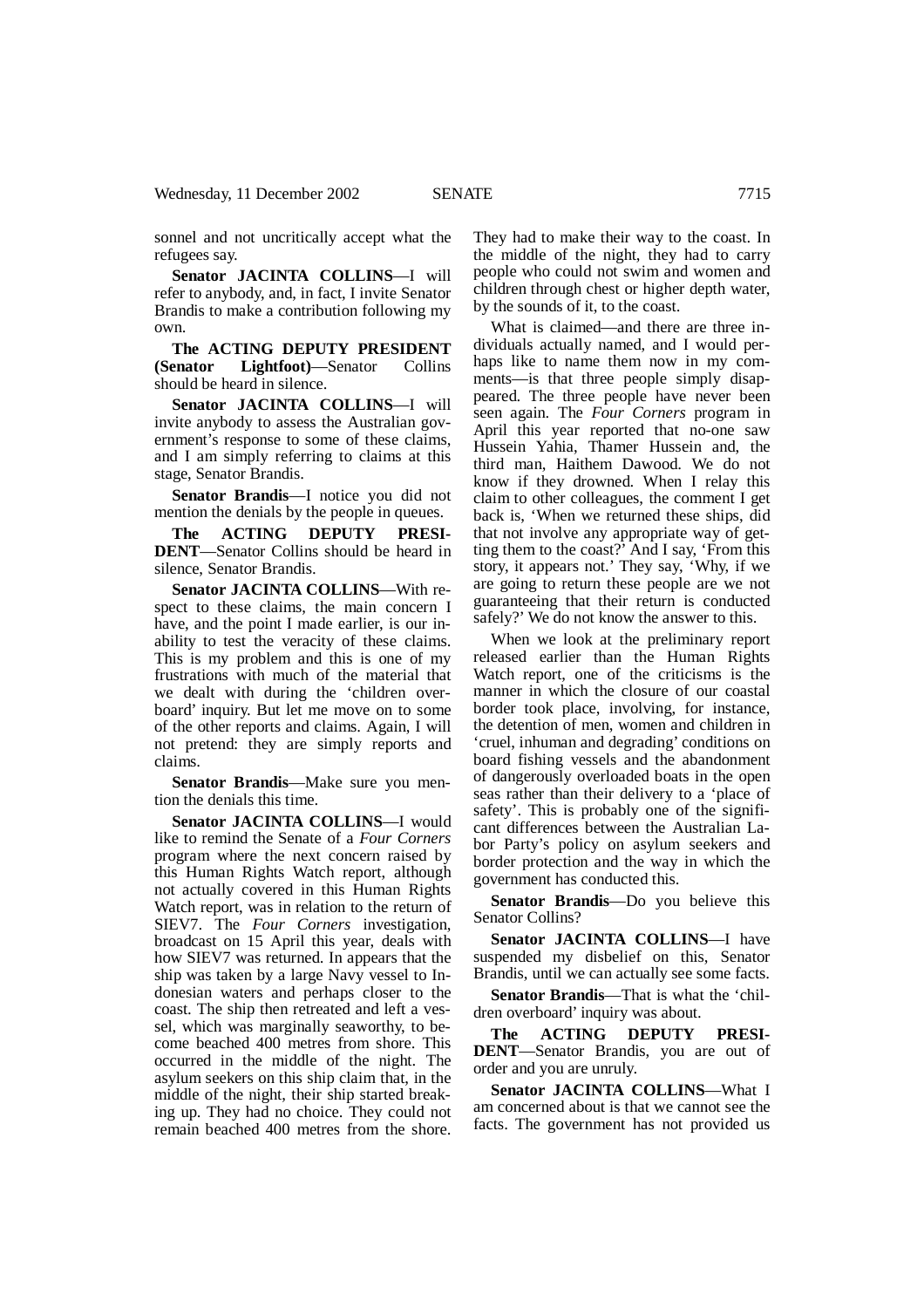with the facts—the detail of how precisely these four SIEVs were returned to the Indonesian coast. Until I can be confident that I know the facts, Senator Brandis, I do suspend my disbelief on this issue. But the principal issue of difference between the government's policy and our own is that we say, 'If these returns are to be effected, they should be conducted safely.' This is why we do need a coast guard. Our Navy personnel and infrastructure are not geared up for safely returning people to another country's coastline, particularly at a time when our international agreements with that country do not accept that the people should be returned in the first instance. Until we have defence personnel who are trained to carry out this type of very distressing work effectively and until we have the appropriate infrastructure—whether that be ships capable of getting closer to shore rather than large Navy vessels—we have questions. And we do not have the answers.

In the Human Rights Watch report entitled *By Invitation Only: Australian asylum policy* released yesterday, there are very concerning reports. The Senate deserves an answer. The Australian parliament and the Australian people deserve an answer. We need to know that we are breaking up people-smuggling and that we are preventing people coming to our borders through that type of trade but that when we are doing that we are treating those very people with compassion and guaranteeing their safety. That includes knowing that if we are returning them to the Indonesian coastline we are doing so safely. I have, Senator Brandis, suspended belief that that has been the case. In these reports—and I encourage you to read them carefully—you will see Australia's response and you will be able to make your own judgment on how satisfying that response is. I commend this report to all senators. It is the first time apart from that *Four Corners* program in April last year that some of these details and some of the reports from the asylum seekers involved have become available.

I anticipate quite strongly that the Senate will move today that Abu Qussey be pursued more seriously by both the Australian Federal Police and the Australian government. If

we are serious about discouraging people smugglers, we cannot simply wait until 1 January, and he disappears. The Australian government cannot afford to maintain the position that we are hard on people smugglers and asylum seekers—we turn them back to Indonesia; we treat them in some of the ways that have been alleged in this report—but we are not serious about bringing a people smuggler like Abu Qussey to justice. If that man goes free on 1 January next year, let it be on the head of the government that they are not really serious about addressing people smugglers.

## **Liberal Party of Australia: Carnell, Ms Kate**

## **Human Rights: China and Tibet**

**Senator BROWN** (Tasmania) (1.24 p.m.)—May I congratulate Senator Jacinta Collins on that extraordinary account of the suffering of our fellow human beings and our need as a parliament to do much more to account for it.

**Senator Brandis**—It was not an account; it was a recitation of denied, unsubstantiated allegations.

**The ACTING DEPUTY PRESIDENT (Senator Lightfoot)**—Senator Brandis, you may care to let Senator Brown at least get started.

**Senator BROWN**—I am not worried about Senator Brandis and his churlish interjections. I would have thought that he would have the maturity to get to his feet and make a submission rather than interjecting on Senator Collins's very heartfelt and notable speech. I want to talk today about the preselection process for the Liberals to select a senator for the ACT on the 21st of this month. I note that one of the candidates for that preselection process, putting herself to the Liberal Party voters, is the former Chief Minister of the ACT Kate Carnell. During her period in office as Chief Minister—and I think people considering her candidacy should know this—she made it clear that the assembly of the ACT had no business commenting to the New South Wales government about the destruction of the south-east forests of New South Wales. What is happening with the forests and the wildlife of the Great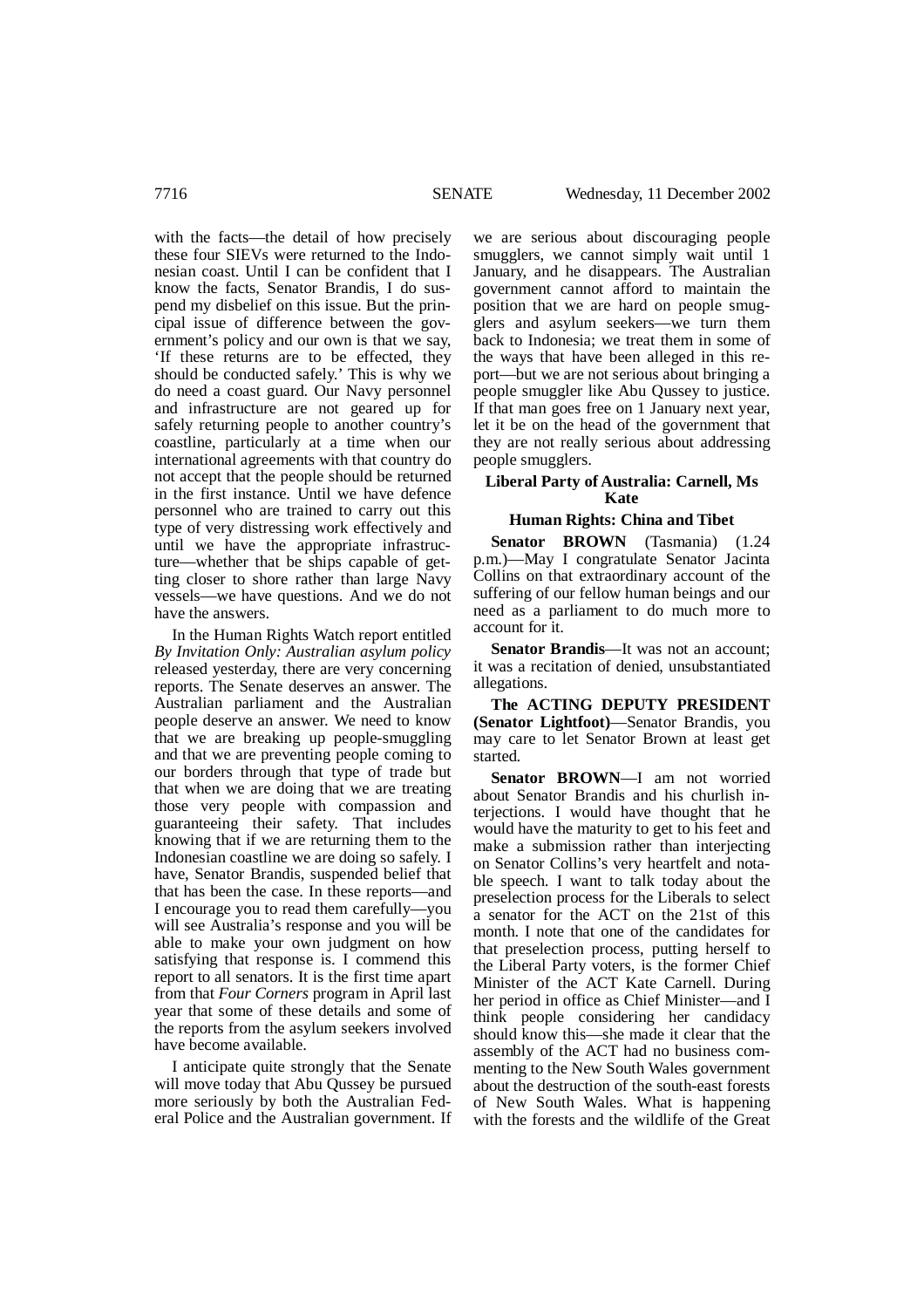world's foremost researcher and inventor in the field'. Tomorrow I will ask the Senate to not only acknowledge this prestigious award and congratulate Professor Green but also note that people like him are not going to hang around in this country if the government continues to say, 'We do not care about research in this field.' *(Time expired)*

Question agreed to.

#### **PETITIONS**

**The Clerk**—Petitions have been lodged for presentation as follows:

#### **Immigration: People-Smuggling**

To the Honourable the President and members of the Senate

The petition of certain residents of Australia draws to the attention of the Senate:

That on Friday 19 October 2001, a grossly overcrowded boat, known as SIEV-X, carrying approximately 397 asylum seekers sank in international waters between fifty and sixty-five nautical miles south of Java, in an area that was at the time under intense surveillance by the Australian Defence Forces as part of Operation Relex; with the loss of approximately 353 lives; and that Australian authorities were aware of the departure of SIEV-X from Sumatra on 18 October, and yet there was no attempt by the Australian Defence Forces or Coastwatch to locate or intercept this boat, with a view to ensuring the safety of the people on board;

That during 2001, the Australian Federal Police conducted a secret People Smuggling Disruption Program in Indonesia, in cooperation with selected elements of the Indonesian Police Force and various other individuals; and that an Indonesian-based informant of the Australian Federal Police, Kevin John Enniss, has claimed to have sabotaged and sunk boats carrying asylumseekers;

That there is a growing belief in the community that the Australian government and/or its agents deliberately neglected to ensure the safety of the lives of the asylum-seekers on board SIEV-X, and may even have been in some way responsible for the sinking of the boat as a deterrent against unauthorised asylum-seekers attempting to come to Australia by boat from Indonesia

Your petitioners therefore ask the Parliament to urgently pass a motion calling on the Prime Minister to establish an independent judicial inquiry with full powers to subpoena witnesses to investigate all the circumstances surrounding the disruption, departure and sinking of the asylum

seeker boat known as SIEV-X, and all activities of the Australian Government, its servants, agents and collaborators in regard to SIEV-X, including:

- 1. All surveillance activities conducted by Coastwatch and the Australian Defence Forces in the area between Christmas Island and Indonesia; and all decisions regarding interception or non-interception of asylumseeker boats and rescue or non-rescue of asylum seekers during the period of Operation Relex;
- 2. All activities by the Australian Federal Police and its partners, agents and informants to disrupt people smuggling in and from Indonesia;
- 3. All information reaching the People Smuggling Taskforce in the Prime Minister's Department and the DIMIA/AFP People Smuggling Strike Team, and all decisions made and actions taken by the members of those bodies.
- 4. All information reaching Ministers and their advisers relating to the above, and all decisions made and actions taken or authorised by Ministers and their advisers.

by **Senator Bartlett** (from 306 citizens).

# **Environment: Great Barrier Reef Marine Park**

The petition of certain citizens of Australia draws the attention of the Senate to our concern that:

- (1) The Minister for Environment and Heritage has approved an Environmental Impact Study for seismic testing for oil and/or gas in the Townsville Trough only 50 kilometres from the World Heritage Listed Great Barrier Reef Marine Park area;
- (2) The Howard Government has not responded to opposition to oil or gas exploration from environmentalists, the tourism industry, the fishing industry, community members and the Queensland Government.

The petition therefore calls on the Senate to support legislation that ensures that no exploration or mining can proceed in the Townsville Trough adjacent to the Great Barrier Reef.

by **Senator McLucas** (from 641 citizens).

#### **Foreign Affairs: Iraq**

To the Australian Senate:

We the undersigned call upon the Australian Government not to involve Australia in a war against Iraq.

There is no clear evidence that Iraq poses an immediate threat to Australia or any of our allies.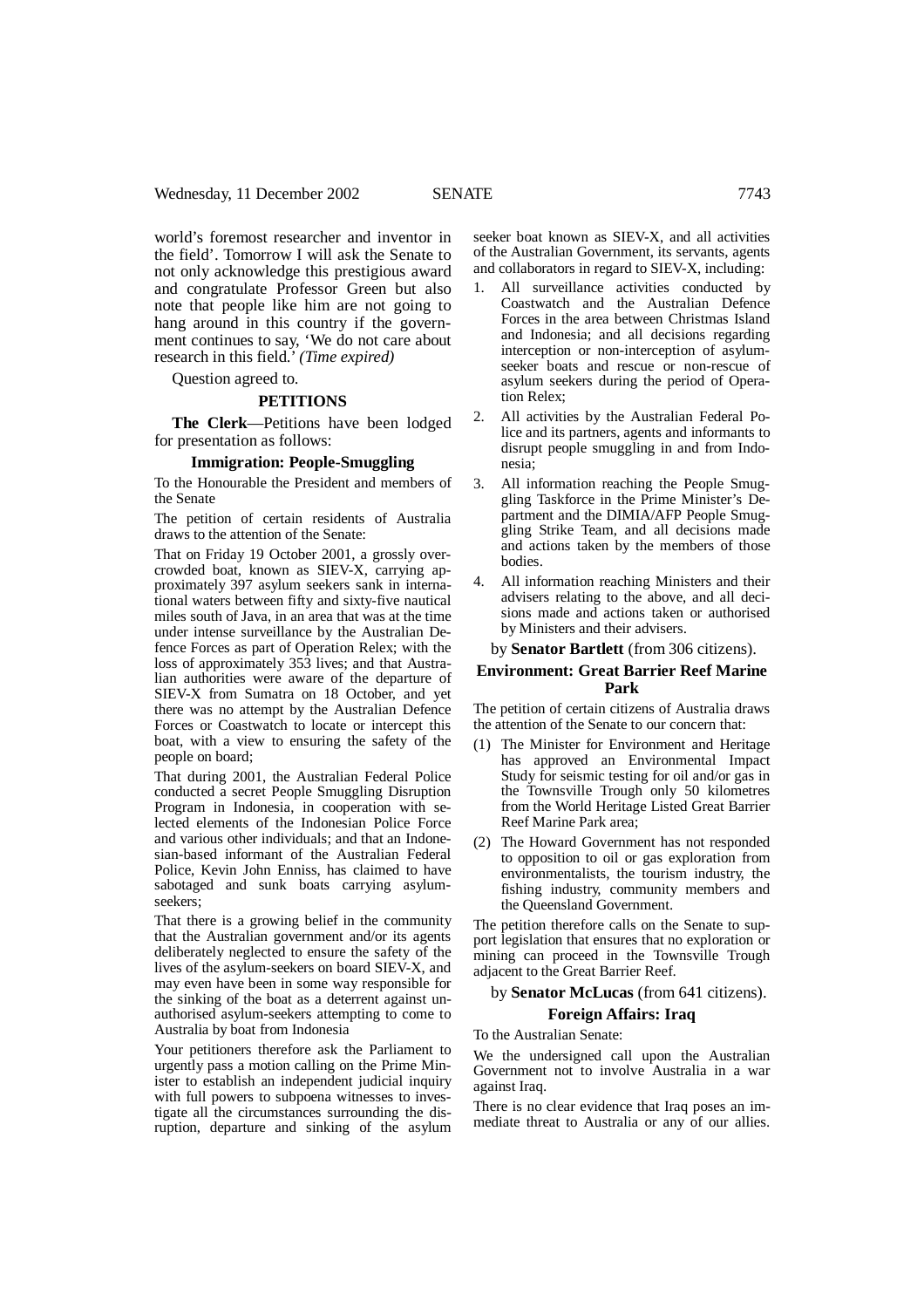| O'Brien, K.W.K. | Payne, M.A.    |
|-----------------|----------------|
| Ray, R.F.       | Reid, M.E.     |
| Scullion, N.G.  | Sherry, N.J.   |
| Stephens, U.    | Watson, J.O.W. |
| Webber, R.      |                |

\* denotes teller

Question negatived.

**Senator HARRADINE** (Tasmania) (4.09 p.m.)—I seek leave to have my name recorded as having voted for that amendment; I was locked out when the bells rang for one minute.

Leave granted.

# **IMMIGRATION: PEOPLE-SMUGGLING**

**Senator JACINTA COLLINS** (Victoria) (4.09 p.m.)—by leave—On behalf of all opposition senators, the Leader of the Australian Democrats, Senator Bartlett, and all Australian Democrat senators, and Senators Brown, Nettle, Lees, Harradine and Murphy, I move:

That the Senate—

- (a) notes the evidence presented to the Select Committee on a Certain Maritime Incident regarding the central role played by the person known as Abu Quessai in organising people smuggling operations in Indonesia;
- (b) welcomes the statement by the Australian Federal Police that they have issued a further warrant for the arrest of Quessai, in relation to his involvement in people smuggling specifically in relation to the vessel known as SIEV X;
- (c) further notes that the issue of this warrant indicates the strength of evidence linking Quessai with the people smuggling aspects of SIEV X, including the procurement of the vessel, the recruiting of crew, the provision of passage on the vessel in return for payment, the loading of the vessel (including the gross overloading), and the departure of the vessel bound for Australia;
- (d) further notes that Abu Quessai is currently in prison in Indonesia for unrelated immigration offences, and is due to be released on 1 January 2003, with a high risk of him remaining out of reach of Australian legal authorities after that time; and therefore
- (e) calls on the Australian and Indonesian Governments to undertake all actions necessary prior to 1 January 2003 to ensure that Abu Quessai is immediately brought to justice:
	- (i) on all matters relating to the outstanding warrants relating to people smuggling, and
	- (ii) in relation to his involvement with the vessel known as SIEV X, including the foundering and sinking of that vessel with the resultant tragic loss of 353 lives.

This motion welcomes the statement by the Australian Federal Police that they have issued a further warrant for the arrest of Abu Qussey in relation to his involvement in people-smuggling, specifically in relation to the vessel known as SIEVX. It also expresses concern that all avenues be exhausted. The Minister for Justice and Customs, Senator Ellison, assured me at the last round of Senate estimates that the Indonesian government was likely to introduce legislation making people-smuggling an offence which would be used to expedite Abu Qussey's extradition. This is now most unlikely. Whilst I accept that the parliament cannot scrutinise the brief of evidence against Abu Qussey at this stage, given the details about these warrants, several questions can still be answered and remain unaddressed.

Details of why the Australian Federal Police have been unable to establish the location of where SIEVX sank is one example. Details of limited progress with the Indonesian government despite our government's earlier confidence remain unanswered. Details of the Attorney-General's advice as to jurisdictional considerations remain unanswered. All of these questions were raised at the last estimates round and remain unanswered. The government must demonstrate to the Senate, to the parliament and to the Australian public that it has exhausted all avenues regarding this crime of such large magnitude.

**Senator IAN CAMPBELL** (Western Australia—Parliamentary Secretary to the Treasurer) (4.11 p.m.)—by leave—The government welcomes Senator Collins's endorsement of the AFP's investigation into Abu Qussey in paragraphs (a) and (b) of her